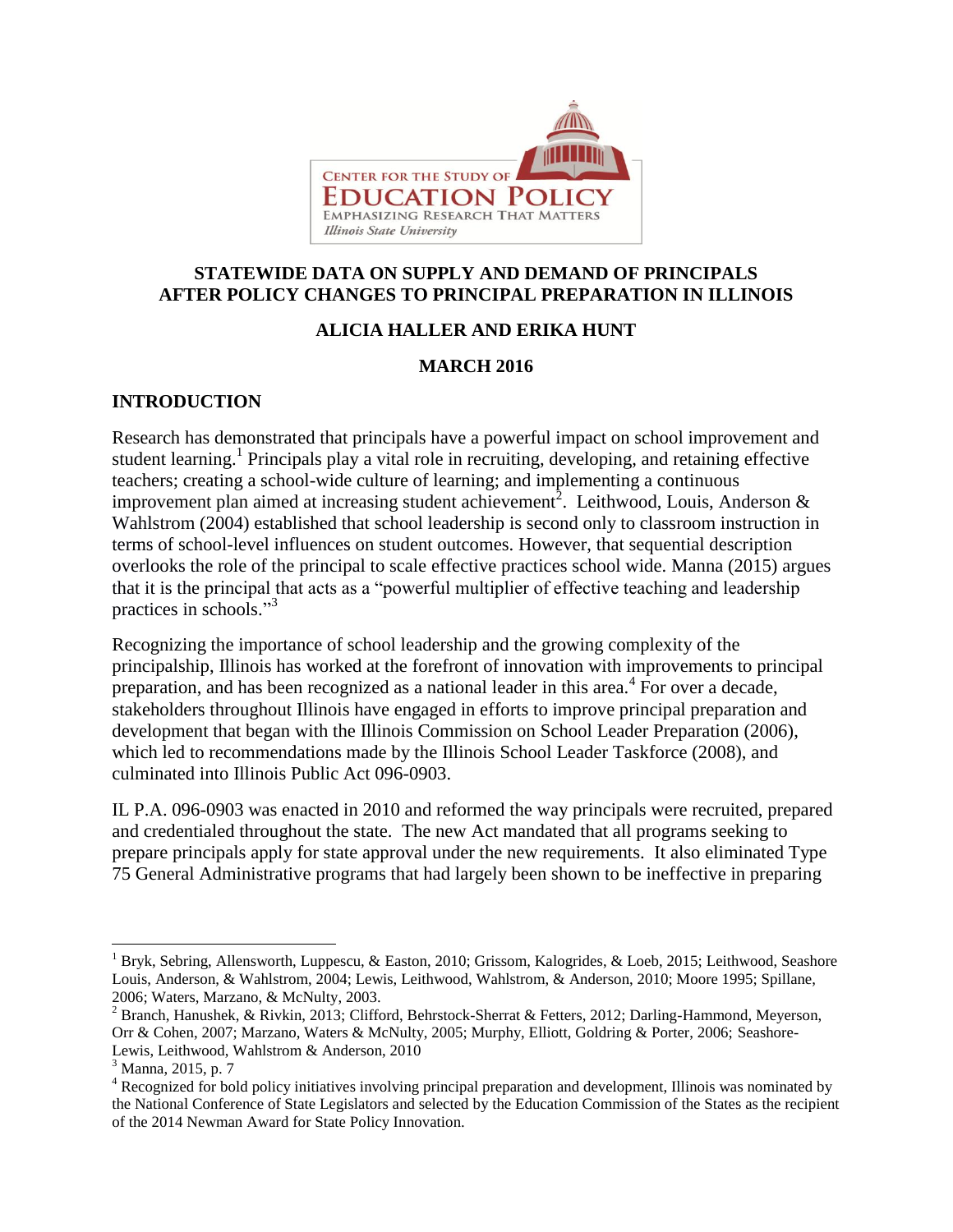principals for today's schools<sup>5</sup>. That change was crucial in setting the stage for programs to redesign their new programs with a targeted focus on the specific knowledge, skills and abilities necessary for candidates to become effective principals and assistant principals.

### **CHALLENGES TO DETERMING THE IMPACT OF IL P.A. 096-0903**

In 2012, the Illinois State Board of Education (ISBE) began accepting applications for approval from principal preparation programs under the new regulations. Since then, education officials from around the state have been eager to understand how the changes brought on by IL P.A. 096- 0903 have affected the supply of qualified school leaders in Illinois. Unfortunately, no statewide repository exists that provides all data necessary to accurately describe or predict supply and demand figures for school leaders. The reliability and validity of data available from a variety of sources are questionable due to a number of reasons. For example, because the Type 75 certificate qualified candidates for a wide variety of roles, it cannot accurately be used to define a pool of candidates for principal positions. Therefore it is virtually impossible to determine a baseline of the supply of potential principals available prior to the policy change.

Because data are unclear in terms of the impact on the pipeline of principals and assistant principals in Illinois, it would be premature to make any revisions to the new regulations. The state should consider implementing three key strategies prior to making any further changes to the regulations governing principal preparation: 1) develop a longitudinal data system that collects and stores a wide variety of metrics that can more accurately inform supply and demand studies and support the development of a strong pipeline of effective principals; 2) identify regional differences in supply and demand and ensure equitable distribution of resources to support an adequate pipeline of school leaders for every district in the state; and 3) support district level implementation of effective talent management practices, such as developing a clear leadership vacancy strategy and improving recruitment, selection, training, and retention of principals and assistant principals. These three key strategies are essential for the state to determine a clear picture of supply and demand, but more importantly, to ensure our schools are led by effective principals capable of improving student outcomes.

### **EMERGING DATA INDICATING IMPACT OF NEW REGULATIONS ON PRINCIPAL SUPPLY AND DEMAND**

 $\overline{a}$ 

While there are a number of concerns about the reliability and validity of data available to inform a supply and demand study of principals and assistant principals, that does not mean data currently available can or should be ignored entirely. A number of organizations have stepped forward to collect and distribute data involving enrollment, principal vacancies, licenses, etc. What follows is an attempt to weave disparate measures and data from various sources into a coherent picture of the current supply and demand for principals and assistant principals in Illinois. To be clear, data included in tables below are incomplete and as such limit the ability to

<sup>&</sup>lt;sup>5</sup> Illinois Commission on School Leader Preparation, 2006. The intentionally broad design of the old programs was not specific to training principals and assistant principals, but rather a wide variety of administrative positions. IL P.A. 096-0903 intentionally narrowed the focus from preparation that led to a Type 75 General Administrative certificate to a narrow focus on the specific skills, knowledge and competencies required of a school principal. This was a significant change as the Type 75 certificate was previously used to qualify educators for other positions such as department chair, athletic director, special education director, etc.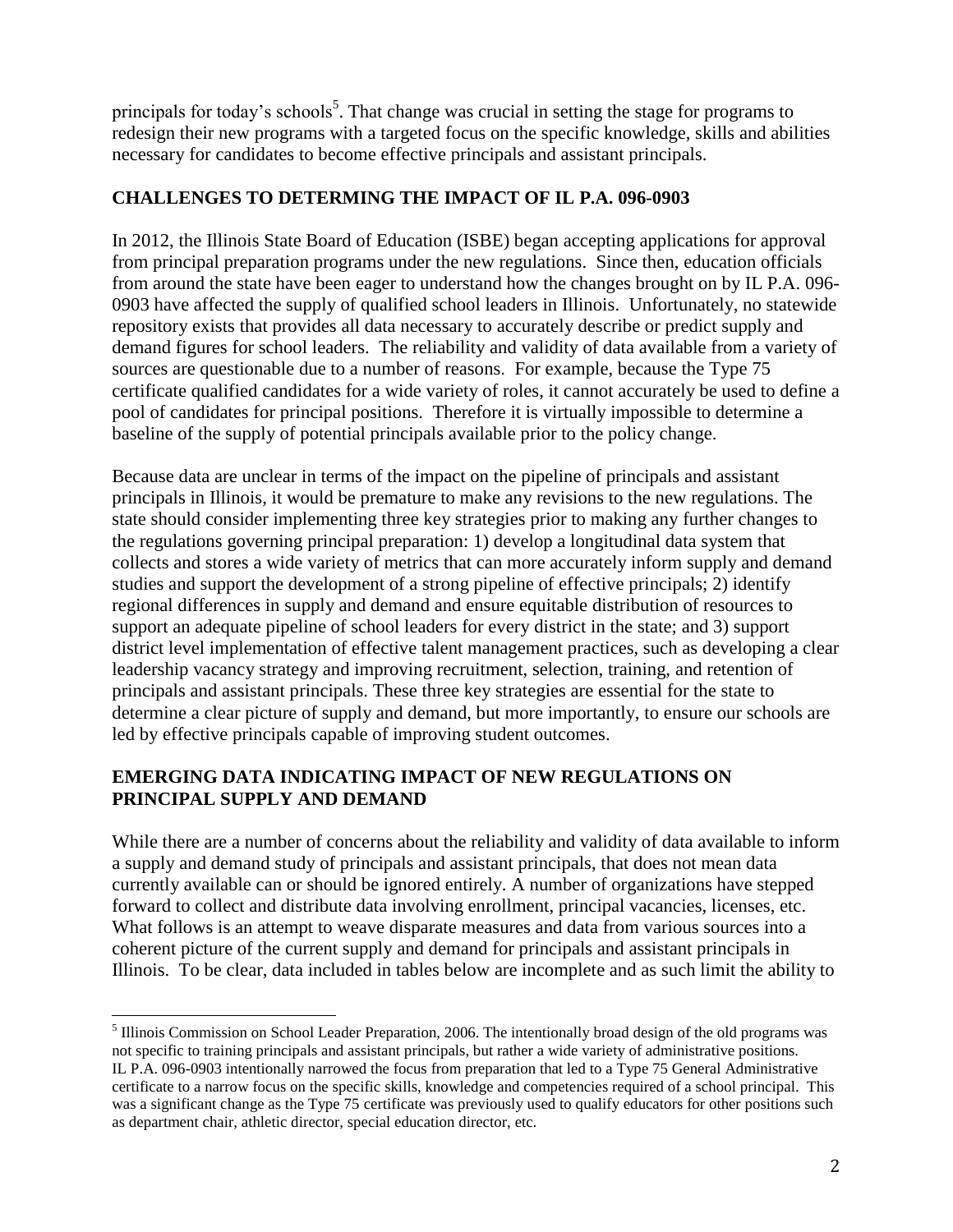establish clear findings. However, the tables and descriptions included below drive home the need for improvements to the state's data system in order for it to more accurately define changes over time to supply and demand.

# **FY15 SUPPLY AND DEMAND DATA**

While the new state regulations governing principal preparation terminated all Type 75 General Administrative programs, the Illinois State Board of Education (ISBE) preserved the rights of those holding Type 75 certificates to serve as school principals, or other administrative positions determined by the districts. Therefore, the total pool of qualified applicants for a current principalship in Illinois includes all educators that hold current and valid Type 75 certificates and those with a Principal Endorsement.

Listed in Table 1 are supply and demand data from FY15. The total number of principal positions and the average number of principal vacancies between 2012-2015 were reported to the Illinois School Leader Advisory Council (ISLAC) by Regional Offices of Education (ROE), Intermediate Service Centers (ISC), and the Chicago Public Schools (CPS) in January 2015. 6 Additionally, the total number of Type 75 certificate holders was provided by ISBE as of January 30, 2015, and the total number of educators with Principal Endorsements was collected by the Illinois Association of School Boards (IASB) in collaboration with the Illinois Council of Professors of Educational Administration (ICPEA), as of December 2015. The reliability of data included in Table 1 is uncertain.

| <b>Illinois Data on School Administrators for FY15</b>              |        |  |  |
|---------------------------------------------------------------------|--------|--|--|
| <b>Total Number of Principal Position in Illinois</b>               | 2,961  |  |  |
| Average Number of Principal Vacancies in Illinois FY12-FY14         |        |  |  |
| Total Number of Registered Type 75-Gen. Administrative Certificates |        |  |  |
| <b>Total Number of Educators with Principal Endorsements</b>        | 479    |  |  |
| <b>Current Supply (including sitting principals)</b>                | 44,207 |  |  |
| <b>Average Annual Demand</b>                                        |        |  |  |

#### **Table 1. Supply and Demand for Principals in Illinois**

 $\overline{a}$ 

Data outlined in Table 1 suggest that from a statewide perspective, there appears to be a more than adequate supply of qualified candidates to fill annual principal vacancies. However, because the Type 75 prepared candidates for a wide variety of roles, it is unclear how many of those educators have any desire to serve as a principal. Additionally, regional differences could cause some districts to experience shortages. In an effort to identify regional differences, Table 2 below includes the distribution of Type 75 holders as reported to ISLAC by the ROEs, ISCs, and CPS in January 2015.<sup>7</sup>

<sup>&</sup>lt;sup>6</sup> The DuPage ROE collected data in Table 2 for ISLAC. While the response rate was quite high at 94%, a number of ROEs indicated their data were incomplete. Additionally, the total number of principal positions in Chicago does not include charter, contract, or alternative learning opportunity programs (ALOP).

 $<sup>7</sup>$  For a small number of ROEs with incomplete data, it was unclear whether they were reporting that they had no</sup> Type 75 licenses registered in their region, or if the data were incomplete. Therefore, in those instances --- was reported to reflect an uncertainty about those data. Additionally, no data on Type 75 holders in Table 2 below were included for the Chicago Public Schools, due to concerns that their system may not have reliability isolated some that should not have been included (e.g. displaced employees, recent retirees, temporary workers, licenses that were not current, etc.)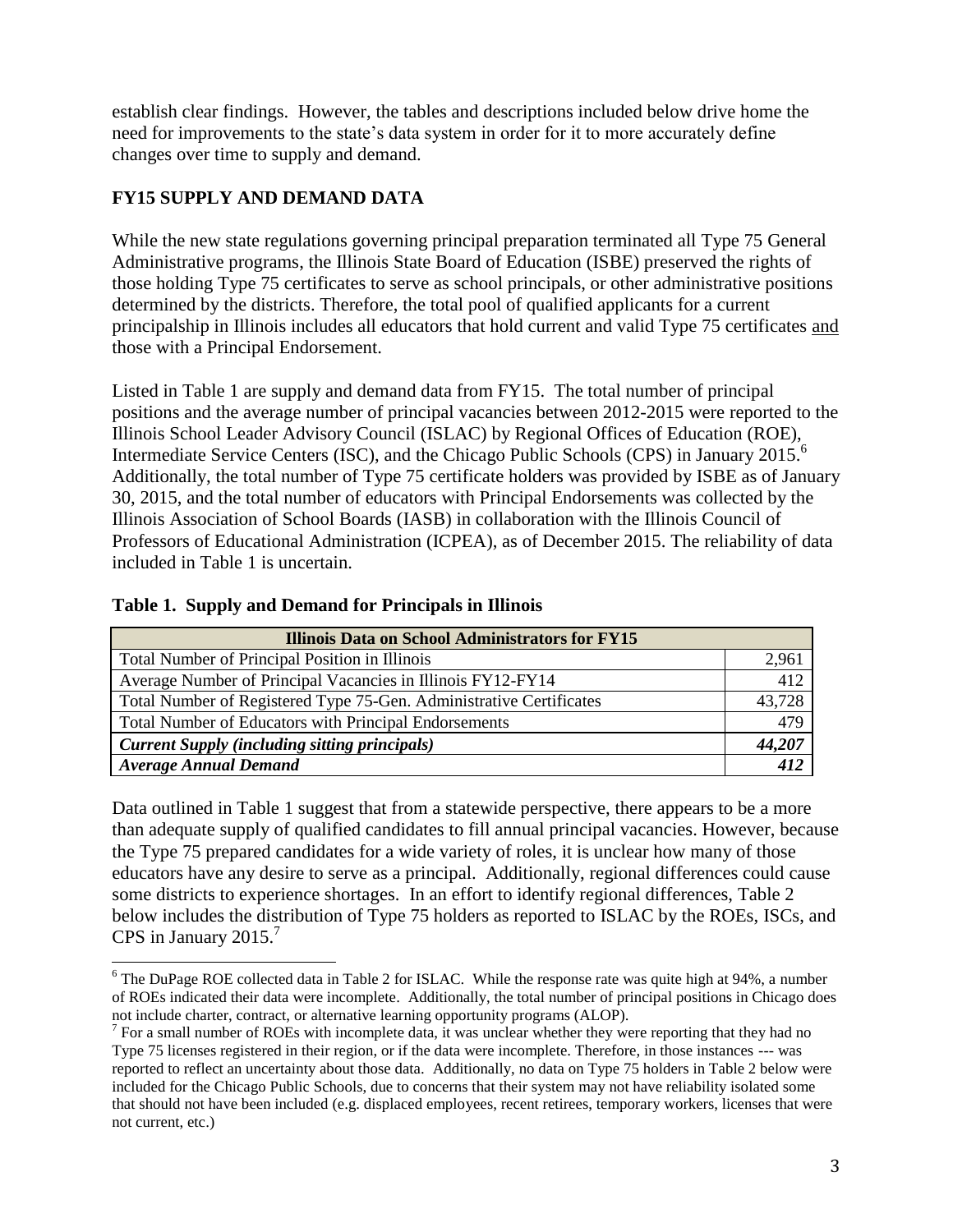| <b>ROE/ISC/</b><br><b>CPS</b> | <b>Region</b>           | <b>Registered Principal</b><br>Type 75s | <b>Positions</b> | <b>Net</b> | <b>ROE/ISC/</b><br><b>CPS</b> | <b>Region</b> | <b>Registered</b><br>Type 75s | Principal<br><b>Positions</b> | <b>Net</b> |
|-------------------------------|-------------------------|-----------------------------------------|------------------|------------|-------------------------------|---------------|-------------------------------|-------------------------------|------------|
| <b>ROE</b>                    | $\mathbf{1}$            | 75                                      | 35               | $+40$      | <b>ROE</b>                    | 38            | ---                           | 26                            | n/a        |
| <b>ROE</b>                    | $\overline{\mathbf{3}}$ | $---$                                   | 41               | n/a        | <b>ROE</b>                    | 39            | 440                           | 54                            | $+386$     |
| <b>ROE</b>                    | 8                       | 275                                     | 38               | $+237$     | <b>ROE</b>                    | 40            | 180                           | $---$                         | n/a        |
| <b>ROE</b>                    | $\boldsymbol{9}$        | 303                                     | ---              | n/a        | <b>ROE</b>                    | 41            | 513                           | 81                            | $+432$     |
| <b>ROE</b>                    | 10                      | 114                                     | 26               | $+88$      | <b>ROE</b>                    | 43            | 49                            | 35                            | $+14$      |
| <b>ROE</b>                    | 11                      | ---                                     | 66               | n/a        | <b>ROE</b>                    | 44            | 619                           | 79                            | $+540$     |
| <b>ROE</b>                    | 12                      | 147                                     | 34               | $+113$     | <b>ROE</b>                    | 45            | 284                           | 24                            | $+260$     |
| <b>ROE</b>                    | 13                      | ---                                     | 49               | n/a        | <b>ROE</b>                    | 46            | 70                            | 31                            | $+39$      |
| <b>ROE</b>                    | 17                      | 19                                      | $---$            | n/a        | <b>ROE</b>                    | 47            | 68                            | 36                            | $+32$      |
| <b>ROE</b>                    | 19                      | 1488                                    | 214              | $+1274$    | <b>ROE</b>                    | 48            | 342                           | 67                            | $+275$     |
| <b>ROE</b>                    | 21                      | 320                                     | 39               | $+281$     | <b>ROE</b>                    | 49            | ---                           | 55                            | n/a        |
| <b>ROE</b>                    | 22                      | 37                                      | 18               | $+19$      | <b>ROE</b>                    | 50            | 543                           | 79                            | $+464$     |
| <b>ROE</b>                    | 24                      | 65                                      | 23               | $+42$      | <b>ROE</b>                    | 51            | 378                           | 57                            | $+321$     |
| <b>ROE</b>                    | 24                      | 378                                     | 38               | $+340$     | <b>ROE</b>                    | 53            | 166                           | 43                            | $+123$     |
| <b>ROE</b>                    | 25                      | 250                                     | 14               | $+236$     | <b>ROE</b>                    | 54            | 173                           | 39                            | $+134$     |
| <b>ROE</b>                    | 26                      | 45                                      | 27               | $+18$      | <b>ROE</b>                    | 55            | 70                            | 26                            | $+44$      |
| <b>ROE</b>                    | 27                      | ---                                     | 17               | n/a        | <b>ROE</b>                    | 56            | 3617                          | 165                           | $+3452$    |
| <b>ROE</b>                    | 28                      | ---                                     | 38               | n/a        | <b>ISC</b>                    | N Cook        | 781                           | 125                           | $+656$     |
| <b>ROE</b>                    | 30                      | 127                                     | ---              | n/a        | <b>ROE</b>                    | <b>Kids</b>   | 7                             | $---$                         | n/a        |
| <b>ROE</b>                    | 31                      | ---                                     | 162              | n/a        | <b>ISC</b>                    | <b>S</b> Cook | $---$                         | 130                           | n/a        |
| <b>ROE</b>                    | 32                      | ---                                     | $---$            | n/a        | <b>ISC</b>                    | W Sub         | 124                           | 146                           | $-22$      |
| <b>ROE</b>                    | 34                      | 1859                                    | 217              | $+1642$    | Chicago                       | Dist. 299     |                               | 521                           | n/a        |
| <b>ROE</b>                    | 35                      | ---                                     | 46               | n/a        | <b>TOTAL:</b>                 |               | 13,926                        | 2,961                         | $+10,965$  |

Data in Table 2 above demonstrate that some ROE regions may have an abundance of Type 75 holders relative to principal positions while others do not. Data from Table 2 provide a reference for policymakers, preparation programs, and districts in terms of targeted capacity building efforts.

#### **PRINCIPAL PREPARATION PROGRAMS APPROVED UNDER NEW REGULATIONS**

In addition to the number of current and valid Type 75 holders, the principal pipeline is also affected by enrollment in new Principal Endorsement programs. Table 3 includes a list of the programs that have been approved to provide preparation for a Principal Endorsement.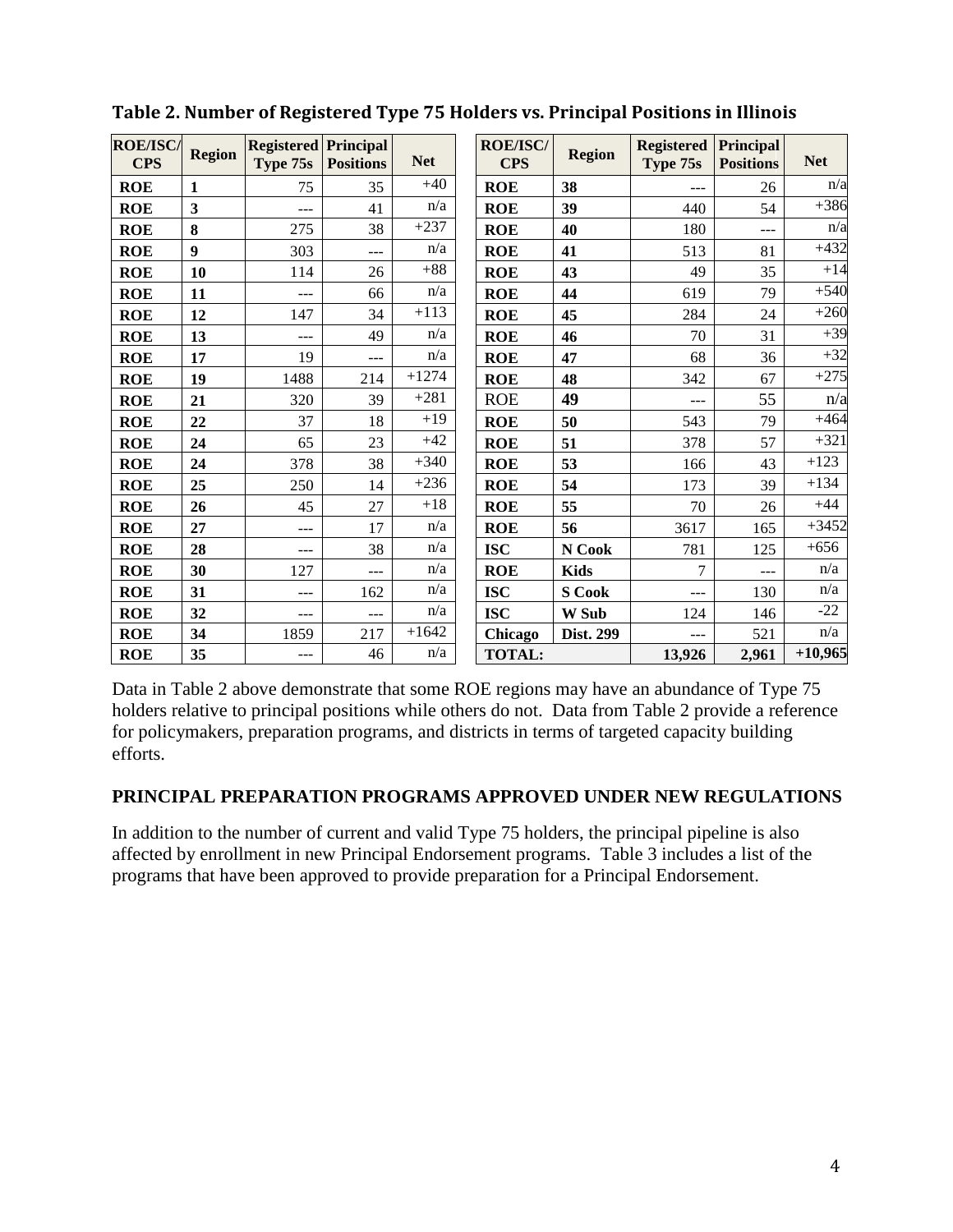| Program                            | <b>Approval</b> | Program                                   | <b>Approval Date</b> |
|------------------------------------|-----------------|-------------------------------------------|----------------------|
| Aurora University                  | 10/5/12         | New Leaders - Chicago                     | 6/19/12              |
| <b>Benedictine University</b>      | 9/15            | Northern Illinois University              | 8/2/13               |
| <b>Bradley University</b>          | 5/3/13          | North Central College                     | 5/31/12              |
| Chicago State University           | 5/3/13          | North Park University                     | 4/5/13               |
| Concordia University               | 5/10/12         | Northeastern Illinois                     | 9/7/12               |
| DePaul University                  | 9/7/12          | Roosevelt University                      | 6/15                 |
| Dominican University               | 4/5/13          | Saint Xavier                              | 12/7/12              |
| <b>Eastern Illinois University</b> | 6/25/12         | Southern Illinois University - Carbondale | 6/7/13               |
| Governor's State University        | 10/5/12         | Southern Illinois University -            | 4/13/12              |
| Illinois State University          | 9/7/12          | University of Illinois - Chicago          | 12/7/12              |
| Lewis University                   | 9/7/12          | University of Illinois - Springfield      | 9/7/12               |
| Loyola University                  | 9/7/12          | University of Illinois - Urbana-          | 10/5/12              |
| McKendree University               | 4/13/12         | University of St. Francis                 | 5/31/12              |
| National Louis University          | 6/26/12         | Western Illinois University               | 9/7/12               |

**Table 3. Illinois Approved Principal Preparation Programs<sup>8</sup>** 

Prior to the enactment of the 2010 revised statute and rules, there were 31 programs providing preparation leading to the Type 75 – General Administrative certificate. According to ISBE, as of February 2016, 28 principal preparation programs have been approved by the state.

### **CURRENT ENROLLMENT IN ILLINOIS PRINCIPAL PREPARATION PROGRAMS**

Table 4 below provides enrollment and graduation data collected by IASB and ICPEA. Data included in Table 4 were self-reported by the preparation programs in December of 2015. While the response rate was high, data are incomplete for four of the approved programs, which support the need for a single longitudinal data system that collects and stores timely and accurate data on principal supply and demand.

| <b>Principal Endorsement</b><br>Program | <b>Enrollment</b><br>as of 12/2015 | <b>Principal</b><br><b>Endorsements</b><br>Produced as of<br>12/2015 | <b>Principal Endorsement</b><br>Program | <b>Enrollment</b><br>as of<br>12/2015 | <b>Principal</b><br><b>Endorsements</b><br>Produced as of 2/2015 |
|-----------------------------------------|------------------------------------|----------------------------------------------------------------------|-----------------------------------------|---------------------------------------|------------------------------------------------------------------|
| Aurora University                       | 78                                 |                                                                      | North Central College                   | 50                                    | 11                                                               |
| <b>Benedictine University</b>           | n/a                                | n/a                                                                  | North Park University                   | 9                                     | $\Omega$                                                         |
| <b>Bradley University</b>               | 20                                 | 4                                                                    | Northeastern Illinois University        | 140                                   | 29                                                               |
| Chicago State University                | 30                                 | 6                                                                    | Northern Illinois University            | 51                                    | 10                                                               |
| Concordia University Chicago            | 200                                | 80                                                                   | Roosevelt University                    | 20                                    | $\Omega$                                                         |
| DePaul University                       | 51                                 | 3                                                                    | Saint Xavier University                 | 8                                     | 4                                                                |
| Dominican University                    | 23                                 | 10                                                                   | $SII - Carbondale$                      | 12                                    | $\Omega$                                                         |
| Eastern Illinois University             | n/a                                | n/a                                                                  | SIU - Edwardsville                      | 92                                    | 13                                                               |
| Governors State University              | n/a                                | n/a                                                                  | University of Illinois                  | 53                                    | $\overline{c}$                                                   |
| Illinois State University               | 29                                 | $\Omega$                                                             | University of Illinois-Chicago          | 17                                    | 29                                                               |
| Lewis University                        | 16                                 | $\Omega$                                                             | University of Illinois-Springfield      | 55                                    | $\Omega$                                                         |
| Loyola University                       | 13                                 | n/a                                                                  | University of St. Francis               | 71                                    | 9                                                                |
| McKendree University                    | 71                                 | 6                                                                    | Western Illinois University             | 91                                    | 10                                                               |
| National Louis University               | 76                                 | $\Omega$                                                             | <b>TOTAL</b>                            | 1,293                                 | <b>310</b>                                                       |
| New Leaders - Chicago                   | 17                                 | 77                                                                   |                                         |                                       |                                                                  |

**Table 4. Enrollment and Graduation from Programs Since Policy Changes Were Enacted**

 $\overline{a}$ <sup>8</sup> Data provided by ISBE January 2015, and updated according to ISBE Directory of Programs, February 2016.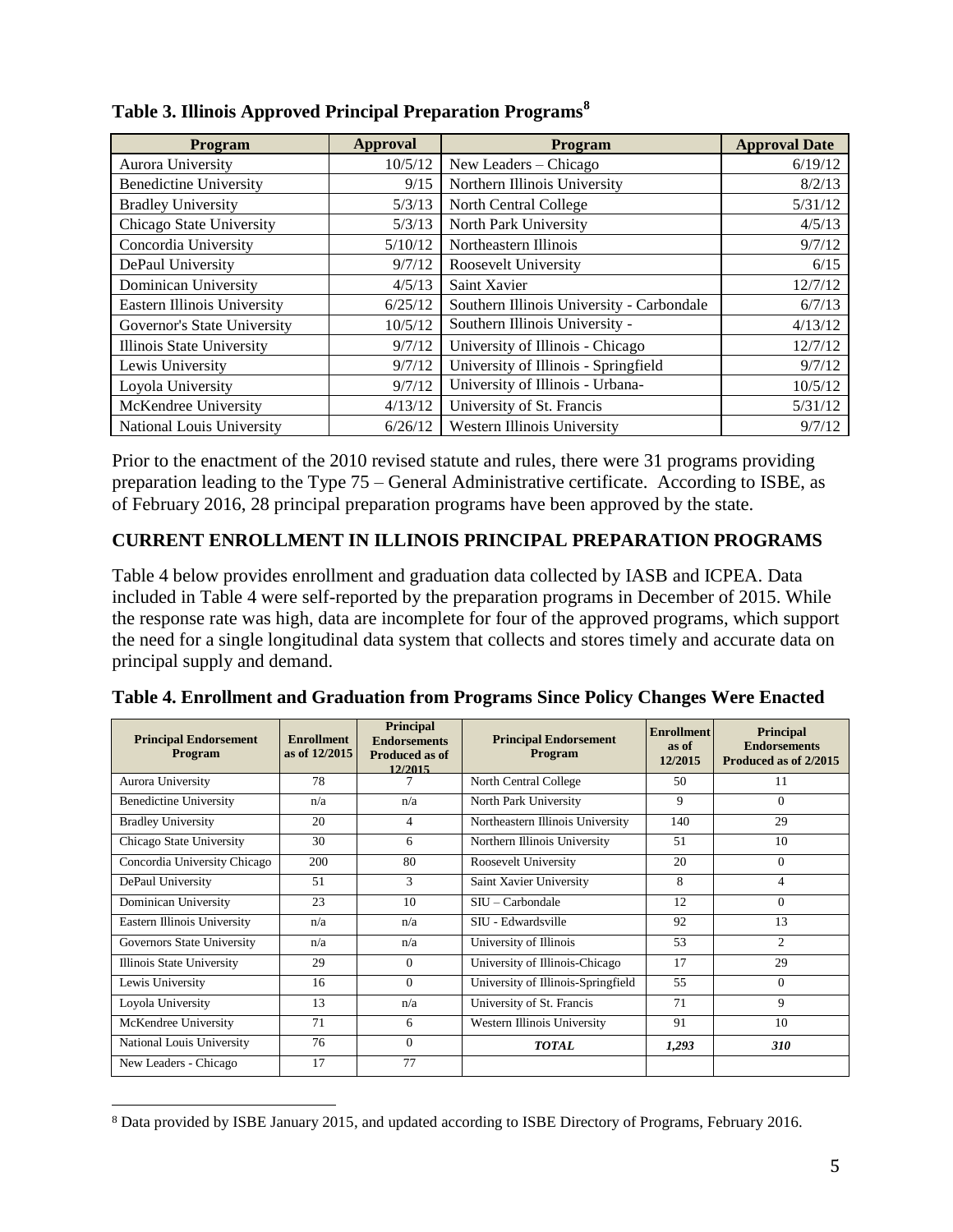IASB and ICPEA collect data annually from principal preparation programs to monitor enrollments. The total enrollment the previous year (December 2014) was 694. That number nearly doubled by December 2015, to 1,293. The increase was likely due to natural progression as programs moved from the initial implementation phase to a continuous improvement phase that included an increased focus on recruitment by university preparation faculty in partnership with districts. Data in Tables 3 and 4 indicate that while many programs have only completed two full years of implementation, they are producing what appears to be a sufficient number of graduates for the statewide pipeline, which averages just over 400 principal vacancies each year. Yet, as Table 2 illustrated an uneven geographic distribution of Type 75 holders, the same pattern may hold for Principal Endorsement holders that could create challenges in some areas of the state.

### **DEVELOPING A LEADERSHIP PIPELINE FOR SUCCESSION PLANNING**

Different than the old Type 75 General Administrative programs, which attracted candidates who may or may not have be interested in pursuing a principalship, the rigorous selection process for new Principal Endorsement programs results in the admission of candidates interested in pursuing a principal or assistant principal positions. This allows districts to better predict the real leadership pool that they can access from preparation programs. Also, the new regulations mandated that principal preparation programs formally partner with at least one district in the design, delivery, and improvement of the program. Thus, the new regulations have created conditions that encourage districts to work in partnership with their local principal preparation program to develop a leadership pipeline that meets their specific needs.

The new Principal Endorsement, targeted specifically at preparing principals and assistant principals, affords districts the opportunity collaborate with preparation programs on their leadership vacancy strategy by developing a principal and assistant principal pipeline aligned to the district's projected needs. This is especially relevant for rural school districts that may struggle to recruit veteran out of area educators to fill leadership positions, and often rely on recruiting principal candidates from their current teaching staff. Targeted recruitment strategies can also prove to be a crucial element of the district's efforts in recruiting and retaining a more diverse leadership pool that reflects the changing demographics of students in Illinois schools.

District officials and current school leaders play an important role in encouraging teachers with leadership potential to apply to Principal Endorsement programs. That is a role that they may not have played with the old Type 75 programs when enrollments were larger due to the more general and less selective nature of the programs. Since the old Type 75 certificate was tied to a degree program, it also qualified educators to move up the salary schedule, regardless of whether or not they ever sought an administrative role. As a result, Type 75 programs typically had younger and much larger enrollments than just those aspiring to principal or assistant principal positions.

Correspondingly, principal preparation programs must increase their efforts toward working with districts, school administrators, and local teacher unions to identify high potential teachers that show the desire and capability to be strong instructional leaders. Efforts by principal preparation programs and those in the field must also include targeted recruitment of a pool of diverse educators that more closely reflect the changing demographics of students throughout Illinois.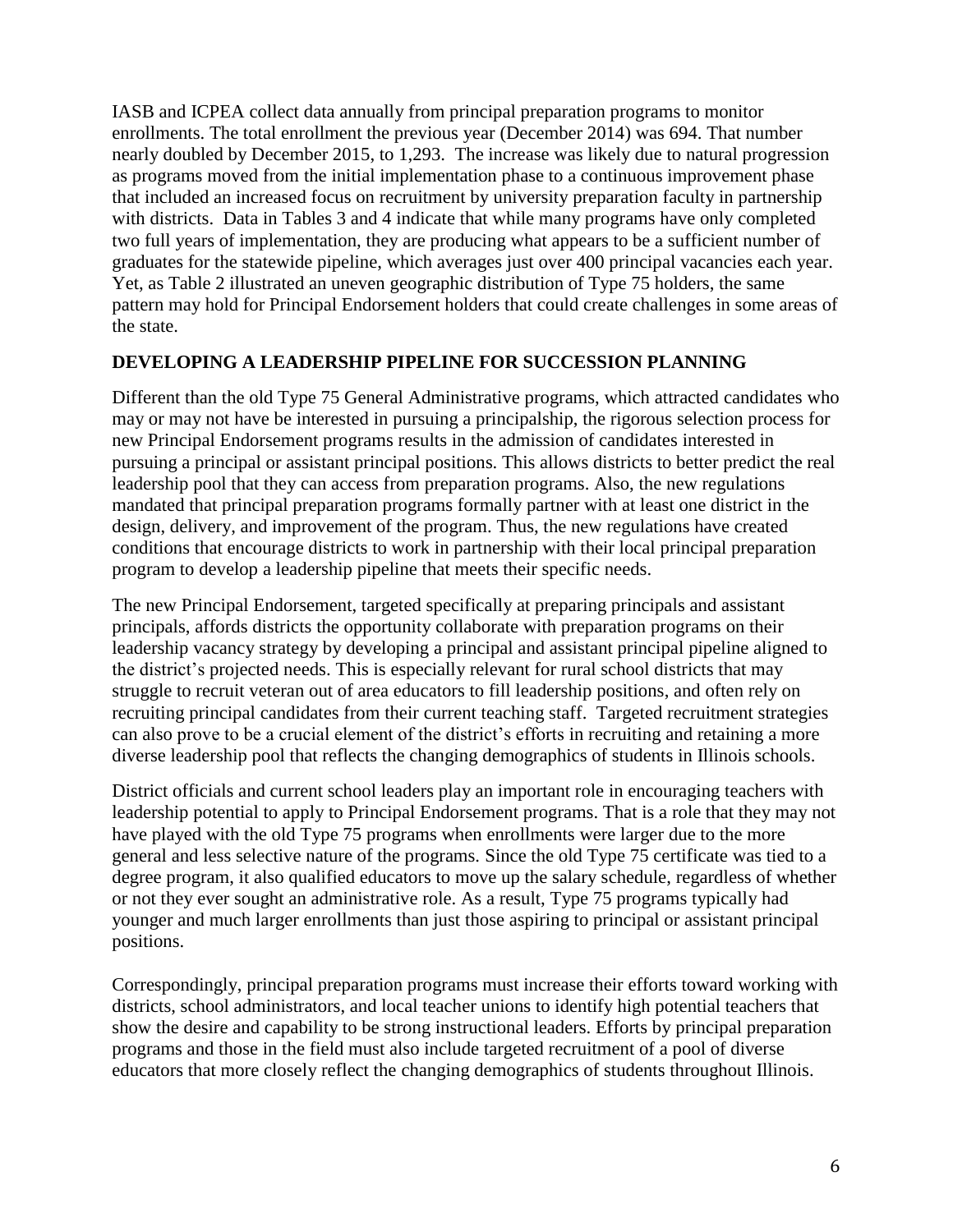Being proactive in this effort, districts such as Chicago District 299, Naperville District 203, and Springfield District 186 have implemented tracking systems that project upcoming vacancies and assure there is a qualified pool of principal and assistant principal candidates to meet anticipated needs. Districts also have gone so far as to implement policies that require teachers and administrators to report projected vacancies a number of years out in advance to allow the district to anticipate and plan for a specific number of vacancies during that time period. With the average principal endorsement program spanning 2-2 ½ years in duration; strategies such as those employed by Chicago, Naperville, and Springfield afford districts the time to plan for upcoming vacancies by encouraging high potential teachers to enter principal preparation programs in anticipation of specific job openings. These types of strategies could benefit all districts, but particularly rural districts that would benefit from growing their own principals.

Lastly, legislation passed in 2011 (P.A. 097-0607) created a new Teacher Leadership Endorsement. New Teacher Leadership programs have been designed by a number of universities throughout the state. These new programs are designed for teachers who want to pursue additional leadership training and responsibilities, but still want to remain in an instructional role. While their goal at the onset may not be to pursue a principalship, districts and principal preparation programs should not disregard the growing pool of teacher leaders that may be future candidates for principal endorsement programs. Districts would also benefit from exploring best practices for grooming teacher leaders and assistant principals for principal positions. In anticipation of this, some universities articulate their teacher leadership courses into the principal endorsement program. This design elements results in expediting the amount of time it takes a candidate with a Teacher Leadership Endorsement to complete a Principal Endorsement program. In addition to monitoring the Principal Endorsement enrollment and completion rates, IASB and ICPEA have been collecting data on Teachers Leadership Endorsement programs.

#### **MAJOR CHALLENGES TO UNDERSTANDING THE IMPACT OF POLICY CHANGES ON THE SUPPLY AND DEMAND OF PRINCIPALS IN ILLINOIS**

While the responsibility for creating a sufficient supply of principal candidates to meet local demands lies primarily with universities and districts, there is also a responsibility at the state level to reliably collect state, regional, and local data that can inform research on the principal pipeline and program impact. As indicated in Tables 1 and 2 of this white paper, data sources and collection methods vary greatly among organizations reporting this information. **There currently exists no single repository for data necessary to adequately inform a report on the supply and demand of principals in Illinois.** Additionally, there are numerous other challenges in collecting the data necessary to accurately identify supply and demand. Table 5 below outlines some specific challenges faced by the state's current system.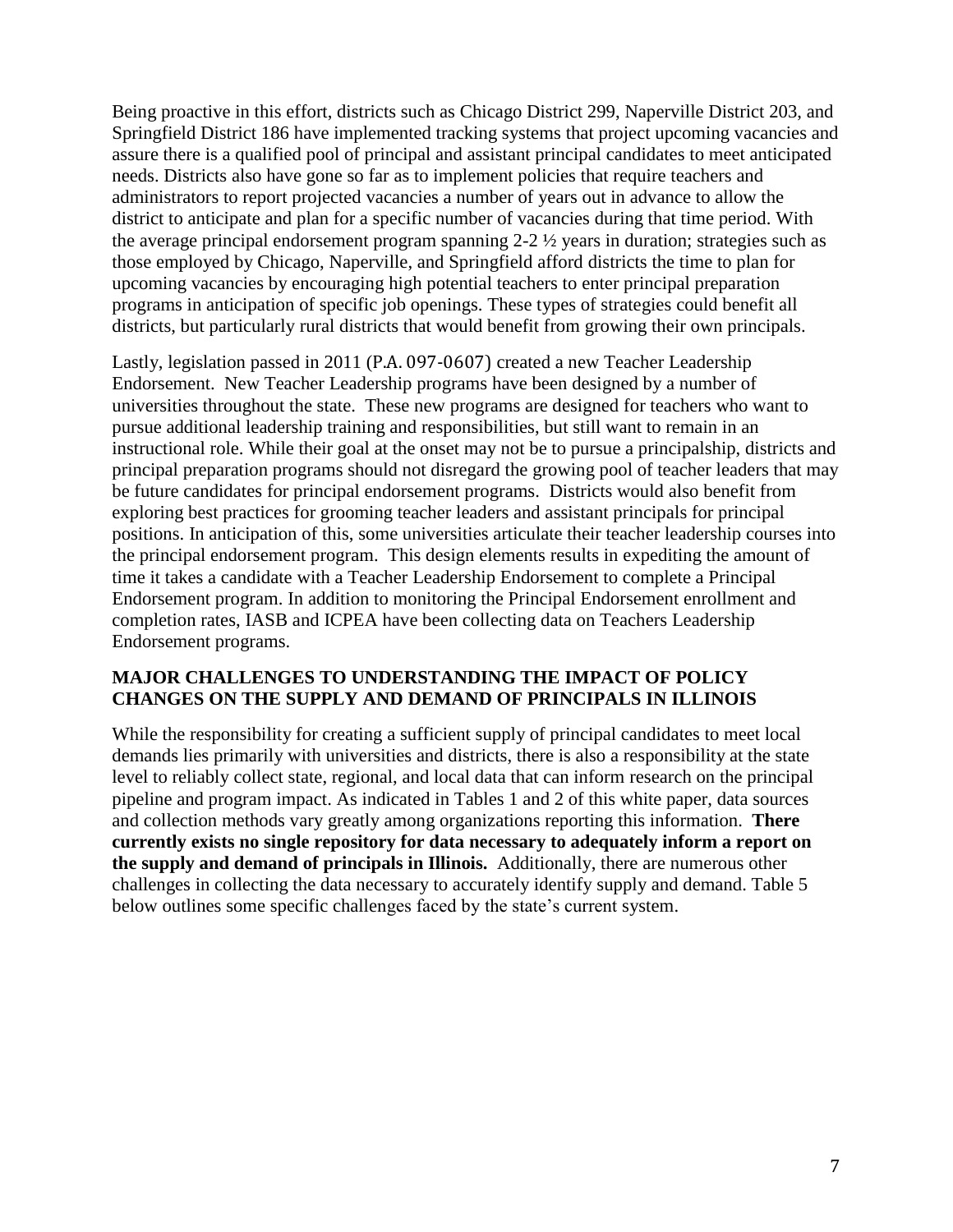| <b>Challenges to Identifying the Supply</b>                                                              | <b>Challenges to Identifying the Demand</b>                                                                     |
|----------------------------------------------------------------------------------------------------------|-----------------------------------------------------------------------------------------------------------------|
| Because the Type 75 was originally designed to qualify                                                   | The reliance on anecdotal evidence by districts and                                                             |
| candidates for a wide variety of roles and many who                                                      | universities regarding the pipeline is problematic                                                              |
| hold the certificate claim they have no desire to seek a                                                 | since ISBE does not have a reliable mechanism for                                                               |
| principalship, it is impossible to accurately determine a                                                | recording or projecting principal vacancies.                                                                    |
| baseline for before and after comparison purposes                                                        | • Districts vary in terms of what criteria, if any, they                                                        |
| between the old Type 75 and the new Principal                                                            | use to project future vacancies.                                                                                |
| Endorsement.                                                                                             | • No data are systematically collected to determine                                                             |
| • It is difficult to tell how many current Type 75 holders                                               | the number of qualified applicants each principal                                                               |
| are actively seeking or plan to pursue a principalship.                                                  | opening produces.                                                                                               |
|                                                                                                          | • No data are collected to explore efforts by districts                                                         |
|                                                                                                          | to recruit, support, and retain school leaders                                                                  |
| The reliance on self-reported numbers from universities                                                  | The retirement systems (TRS and CTPF) calculate                                                                 |
| and districts, sometimes collected by a third party,                                                     | years of service in a significantly different manner                                                            |
| increases threats to validity and reliability.                                                           | than does ISBE, meaning any attempt by ISBE to                                                                  |
| • ISBE's system is populated with self-reported data                                                     | project principal vacancies based on years of service,                                                          |
| from districts and preparation programs.                                                                 | as calculated by ISBE's data system, may be                                                                     |
| • The reliability of ISBE's data is dependent upon data                                                  | unreliable.                                                                                                     |
| interpretation and input by districts or programs.                                                       |                                                                                                                 |
| • ISBE's system does not always interface well with                                                      |                                                                                                                 |
| other systems, data are often incomplete or with errors.                                                 |                                                                                                                 |
| ISBE's system does not currently interface with the                                                      | Through the over-reliance on self-reported data from                                                            |
| Illinois Teachers' Retirement System or the Chicago                                                      | universities and districts, ISBE's system is populated                                                          |
| Teachers' Pension Fund, therefore it is difficult to                                                     | with self-reported data from districts and preparation                                                          |
| identify those with valid licenses who have retired.                                                     | programs.                                                                                                       |
| • The total number of Type 75s reported by ISBE                                                          | • The reliability of ISBE's data is dependent upon                                                              |
| includes an unknown number of valid/current licenses                                                     | the reliability of the district or program data.                                                                |
| for retired persons or who are in process of retiring.                                                   | ISBE's system does not always interface well with                                                               |
| Some administrators keep their license current to do<br>consulting work, provide clinical supervision in | other systems and therefore data are often incomplete<br>and some districts and/or programs that routinely have |
|                                                                                                          |                                                                                                                 |
| university programs, etc.<br>It is difficult to determine the degree of impact to the                    | errors.                                                                                                         |
| pipeline the current environment has had on it <sup>9</sup> (e.g., the                                   |                                                                                                                 |
| extent to which the job has become undesirable).                                                         |                                                                                                                 |
| ISBE's system cannot reliably identify all those who                                                     |                                                                                                                 |
| possess a Type 75 and are currently working in a                                                         |                                                                                                                 |
| leadership position that requires that certification <sup>10</sup>                                       |                                                                                                                 |

# **Table 5. Challenges to Identifying Supply and Demand of Principals in Illinois**

The challenges outlined above provide a clear case for the state to develop a well-designed multi-purpose longitudinal data system that not only tracks indicators of program impact, but also provides valid and reliable data that can be used to more clearly define school leadership supply and demand trends in Illinois.

 $\overline{a}$ 

 $9$  e.g. The closing gap between teacher or assistant principal and principal salaries; the ever-increasing expectations place on the principal; the often conflicting policy mandates they are forced to juggle, the constant crisis mode brought on by ongoing fiscal instability at the state level, etc.

<sup>&</sup>lt;sup>10</sup> e.g. District Administrators, Athletic Directors, Department Chairs, Deans of Students, etc.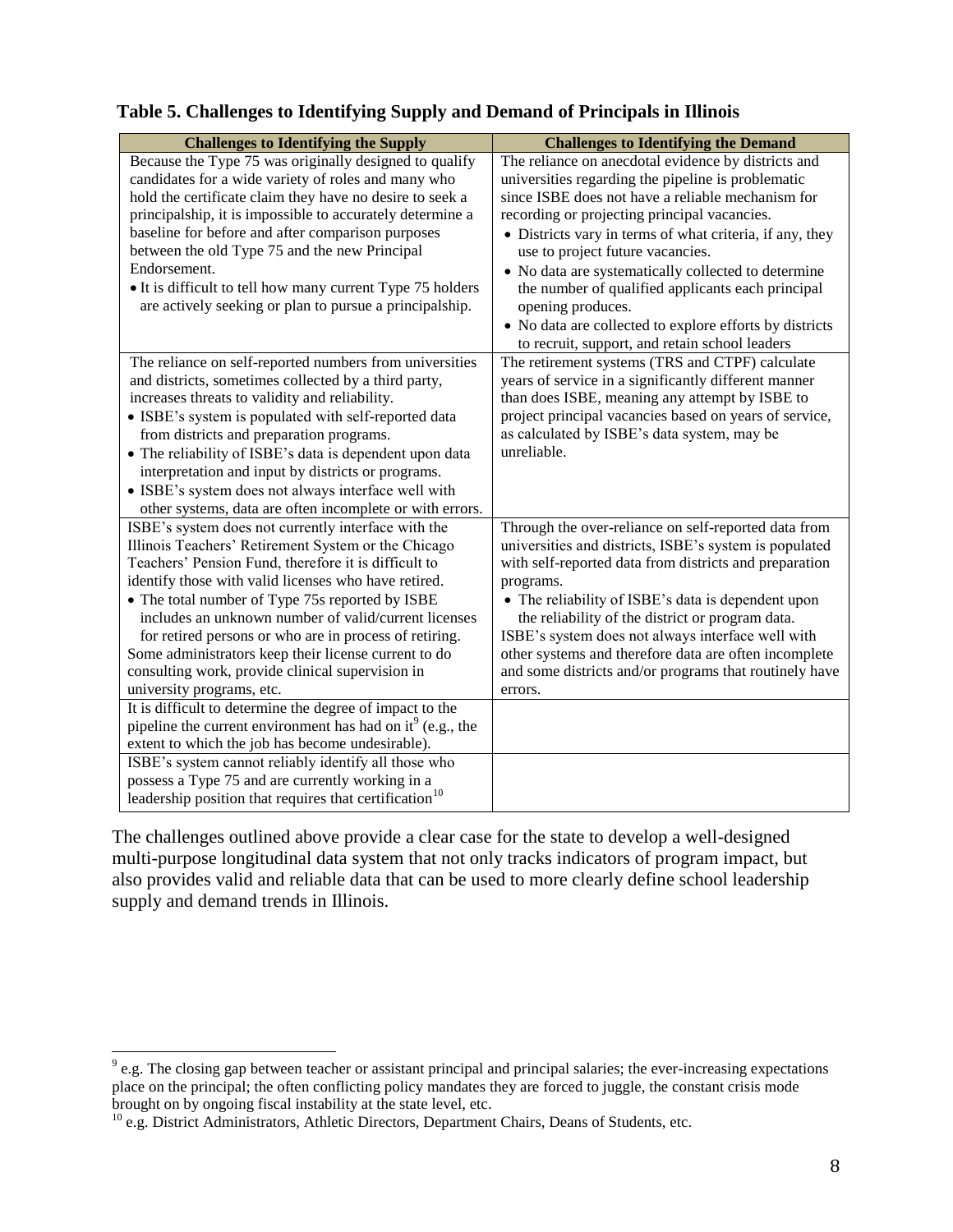### **ISLAC RECOMMENDATIONS ON IMPROVEMENTS TO DATA COLLECTION**

To address policy questions strategically and accurately, it is crucial that the state develop valid and reliable measures and systems of data collection. In September 2014, ISBE and IBHE convened a group of stakeholders from across the state for the express purpose of exploring the impact of the 2010 policy change to principal preparation and to gain a better understanding of the challenges and opportunities the new programs were facing. Through funding from The Wallace Foundation and McCormick Foundation, ISLAC was charged with developing a 5-year strategic plan to support and sustain a high-quality school leader pipeline throughout the entire state.<sup>11</sup> ISLAC hosted six statewide meetings between September 2014 and June 2015.

In their final report, ISLAC recommended that the state establish a data sharing system among state agencies (ISBE & IBHE), principal preparation programs, school districts and ROE. The Commission also recommended that districts be required to report annually to ISBE a limited set of data providing evidence of district partnerships with principal preparation providers, as well as provide the state with disaggregated data on their school leaders' performance evaluations covered under the Illinois Performance Evaluation Reform Act (PERA). In addition, ISLAC recommended that ISBE shall serve as a repository for data collected from preparation programs, districts and/or regional offices of education and will provide access to each on a range of metrics and will provide access to partners so that they can track outcomes beyond program completion. Recommended metrics to be collected by the state include:

- 1. Total number of candidates currently enrolled in the program (including percentage of racial and gender minorities)
- 2. Total number of graduates that year (July 1- June 30) (including percentage of racial and gender minorities)
- 3. Total number of candidates that year that attempted the principal endorsement exam (including percentage of racial and gender minorities)
- 4. Total number of candidates that year that passed the principal endorsement exam (including percentage of racial and gender minorities)
- 5. Total number of principal endorsement program graduates that year that earned Principal Endorsements (including percentage of racial and gender minorities)
- 6. Total number of principal endorsement program graduates that obtain principal positions in 1, 2, and 3 years beyond completion of principal prep program, since inception as a principal endorsement program (including percentage of racial and gender minorities)
- 7. Percentage of principal endorsement graduates in principal or assistant principal (AP) positions that have been rated in each of the 4 performance categories on evaluations that comply with PERA (including percentage of racial and gender minorities)
- 8. Percentage of principal endorsement program graduates in principal or AP positions who lead schools that demonstrate positive, flat, or negative student growth, as defined in PERA (including percentage of racial and gender minorities)
- 9. Percentage of principal endorsement graduates in principal or AP positions that demonstrate positive, neutral, or negative impact based on a state mandated school climate and culture survey (including percentage of racial and gender minorities)
- 10. Principals who completed principal endorsement programs and are promoted to district/ regional leadership positions (including percentage of racial and gender minorities)

 $\overline{a}$ 

<sup>11</sup> ISLAC, 2016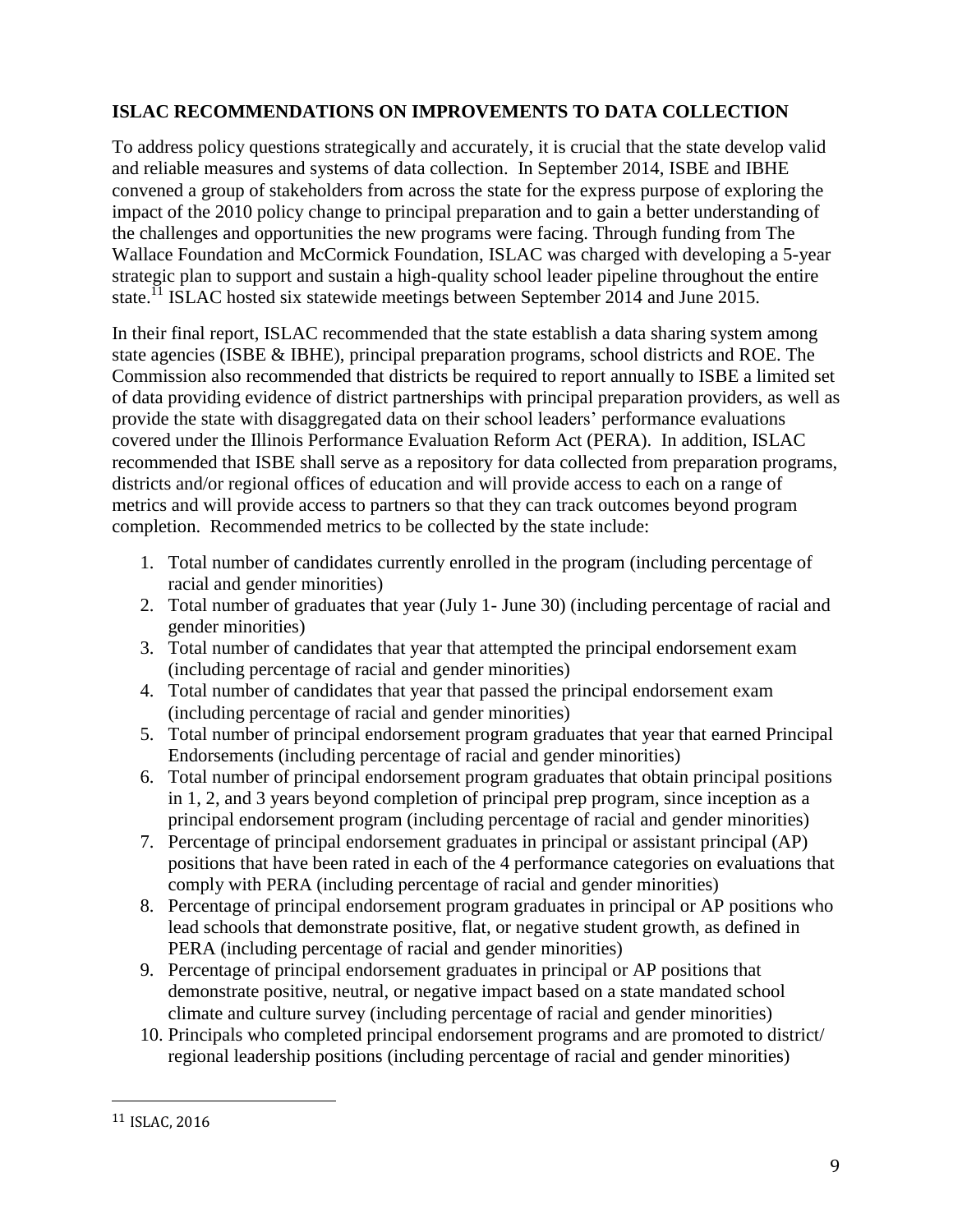### **RECOMMENDATIONS REGARDING TEACHER LEADERSHIP AS IT RELATES TO THE PRINCIPAL PIPELINE**

By holding programs accountable for not only the enrollment of candidates, but also the number of candidates that are hired and how they are performing as principals and assistant principals, districts can be assured that preparation programs are recruiting and admitting candidates that want to serve as leaders and have the knowledge, skills, and abilities to be effective. Additionally, the state might also consider tracking the number of Teacher Leaders across the state as a way of developing a better understanding of the bench for potential principal and assistant principal positions after they complete further training. Some data questions that might be considered regarding teacher leadership include:

- 1. How many teachers hold the Teacher Leadership Endorsement?
- 2. How many universities/programs have Teacher Leadership Endorsement programs or emerging leader programs<sup>12</sup>?
- 3. What are the incentives for teachers to receive the endorsement? a. What are some of the most effective incentives?
- 4. How many teachers with the teacher leadership endorsement ultimately pursue the principal endorsement?
- 5. How many principals and assistant principals previously held Teacher Leader Endorsements?

### **RECOMMENDATION FOR FUNDING A NEW LONGITUDINAL DATA SYSTEM FOR IMPROVEMENT AND ACCOUNTABILITY PURPOSES**

The passage of the federal Every Student Succeeds Act (ESSA) has the potential to create new opportunities for innovation and improvement in the area of principal preparation and development. With the enactment of ESSA, ISBE is able to receive up to 5% of the total annual Title II allocation to Illinois.<sup>13</sup> This represents a 2.5% increase compared to the funding formula established for Title II under No Child Left Behind (NCLB).

ISLAC recommendations outlined in the final report fortuitously align directly to the new requirements found in Title II of ESSA. Many of the regulations under Title II mirror the requirements found in the Illinois statute and rules governing principal preparation, so Illinois is well positioned to acquire Title II ESSA funding without having to make additional policy changes. ESSA also includes a provision that allows an additional 3% of the total amount reserved for sub-grants to be used by the state agency for allowable activities involving principals.<sup>14</sup> These changes could result in a net increase in funding to support principal preparation and development. That means that if Illinois were to receive level funding under

 $\overline{a}$ 

<sup>&</sup>lt;sup>12</sup> The Emerging Leader Program is offered by New Leaders, Chicago

<sup>&</sup>lt;sup>13</sup> ESSA – Title II - Section 2101 – c (1) and NCLB – Title II – Section 2113 – a (3)

<sup>&</sup>lt;sup>14</sup> ESSA – Title II - Section 2101 – c (3)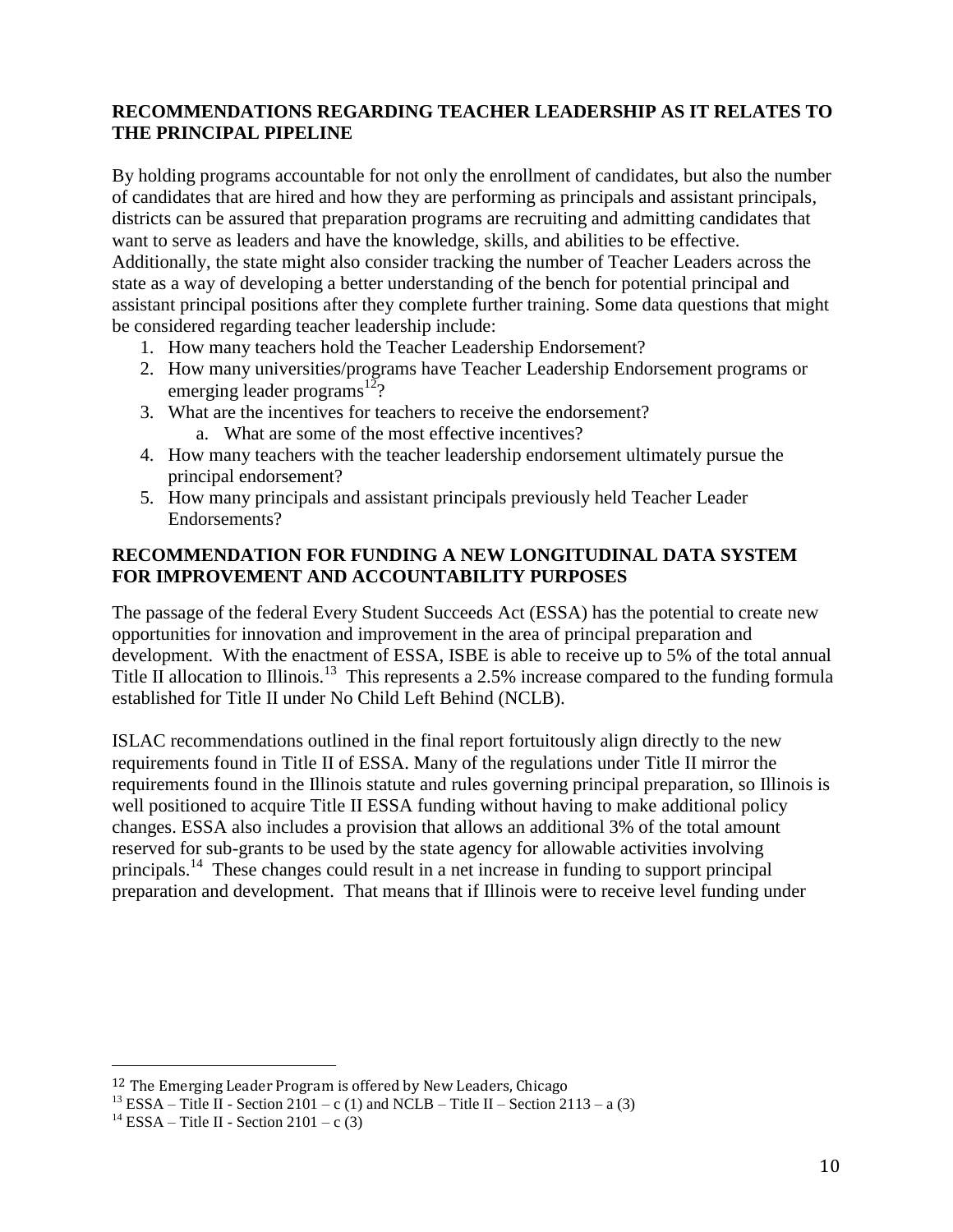Title II in FY17<sup>15</sup> , up to **an additional \$8.56 million in Title II funds could be allocated by the state to support improvements to leadership preparation and development**. <sup>16</sup> In addition to the recommendations from ISLAC, ISBE might also explore how ESSA funding could be used to support the recruitment of a more diverse principal pipeline as well as address any actual principal shortages in rural regions of the state.

### **Conclusion**

Despite the large number of educators that hold Type 75 General Administration certificates and the growing number of candidates enrolling in and completing Principal Endorsement programs, there is still a concern that districts may experience shortages and struggle to fill critical school leadership positions due to the policy changes involving principal preparation and licensure. Yet, going back to the old way of preparing general administrators is not the solution, as the majority of Type 75 certificate holders did not and are not seeking out principal positions. Instead, a solution to combat potential shortages for principal positions must include a systemic approach that takes into consideration the roles and responsibilities that universities, districts, state and regional policymakers play.

In Illinois, where the groundwork has been laid to support on-going improvements to already strong principal preparation and development policies and programs, the timing of the enactment of ESSA appears to be ideal. The revisions to federal policy reflected in ESSA suggest that at last federal policy makers are beginning to create the conditions that will support the needs of school principals. It is crucial at this juncture that Illinois invest in robust data systems that inform policy formation and refinements. Given the numerous challenges to determining the impact of the policy change to principal preparation on the pipeline of school leaders in Illinois, it is essential that policymakers provide universities and districts with valid and reliable data to help them with making the best decisions for recruiting and retaining effective school leaders. The alignment between the Illinois policy on principal preparation and the new ESSA program regulations and funding formula make this the perfect time for the state to seize this window of opportunity to support the principal effectiveness work that stakeholders across Illinois have been engaged in for more than a decade.

 $\overline{a}$ <sup>15</sup> The new regulations will gradually increase the poverty factor and decrease the population factor for state funding from the current 65/35 ratio to 80/20 beginning with FY20. ESSA phases in the new formula for Title II gradually, so there aren't any sudden or drastic shifts. While some have anticipated that the proportional share to Illinois will ultimately decrease over time with the new funding formula, that will be determined by population and poverty rates beginning after FY20. According to calculations to a report from the Congressional Research Service, downloaded from: https://assets.documentcloud.org/documents/2644885/ESEA-Title-II-a-State-Grants-Under-Pre.pdf

<sup>&</sup>lt;sup>16</sup> ISBE FY16 budget downloaded from [http://www.isbe.net/budget/fy16/FY16-budget-book.pdf.](http://www.isbe.net/budget/fy16/FY16-budget-book.pdf) Additional funding calculations based on the following assumptions:  $FY16$  Title II allocation to ISBE = \$160M. An increase of 2.5% of the total =  $$4M$  and 3% set aside from the 95% of the total allocated to LEAs =  $$4.56M$ . Assuming that both the additional 2.5% SEA allocation and the 3% set aside for leadership were both allocated to support leadership preparation and development efforts, the increase would \$8.56M.